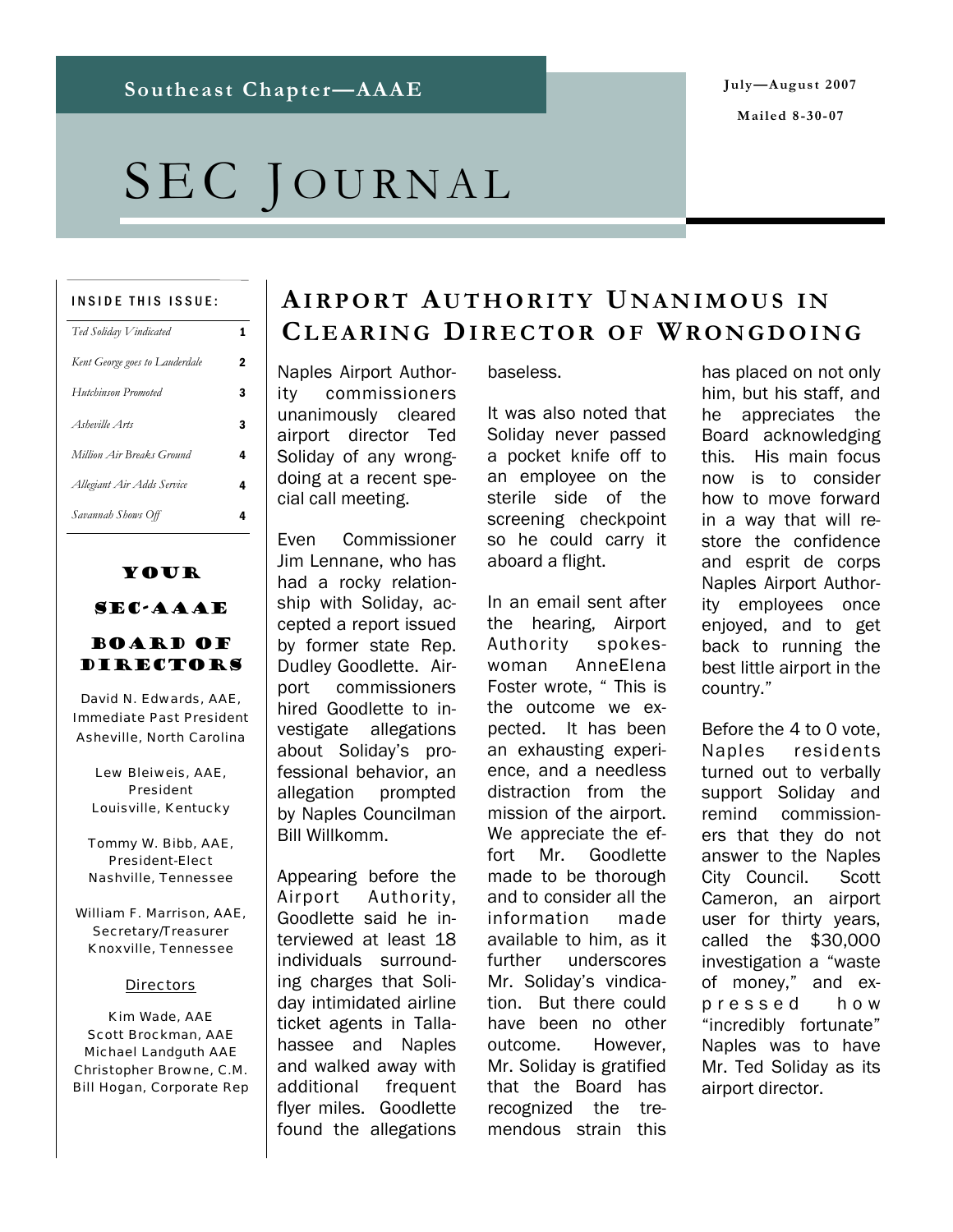# FT. LAUDERDALE SELECTS NEW AIRPORT DIRECTOR

It was about three weeks ago that Kent George, director of the Allegheny County Airport Authority, got the call asking if he was interested in running the Fort Lauderdale-Hollywood International Airport.

Other airports had called before with similar offers, but none "as attractive as this," says George.

So, on August 28, commissioners in Broward County unanimously approved the hiring of the longtime Pittsburgh International Airport chief as the new director of the fastgrowing Fort Lauderdale airport and offered him a fiveyear contract.

Commissioners agreed to pay the 60-year old aviation executive a base salary of \$250,000 and guarantee as much as \$440,000 in severance pay if the county chooses to fire him during his first or second year on the job. His annual pay package could top \$292,000, counting deferred compensation, health insurance subsidies and sick leave.

The commissioners were enthusiastic about the pick, but before voting, several balked at the higher severance package of \$600,000—the equivalent of two years' pay originally offered for the first year of George's five-year contract.

Commissioner Ken Keech said, "It looks awfully rich," and Commissioner John Rodstrom called it "a lot of money."

Those concerns led to a lateday compromise of a \$440,000 severance plan if anything were to happen during years one and two of the contract and the equivalent of one year's pay during years three, four and five.

As executive director of the Allegheny County Airport Authority, George currently makes an annual salary of \$215,000. He has been at the Pittsburgh airport since 1988 and also oversees the county airport in West Mifflin.

Mr. George expects to start his new job in October.

Allegheny County Chief Executive Dan Onorato said, "Kent George has been a great asset. Kent successfully led the transition of Pittsburgh International Airport from a hub dominated by US Airways to a facility served by several low-cost carriers. Today, thanks in large part to Kent's efforts, our region's business and leisure travelers enjoy low airfares and Pittsburgh International is experiencing the highest level [of passengers beginning or ending their trips in Pittsburgh] since it opened in 1992."

Fort Lauderdale International Airport has been without a permanent airport director since October of last year. Before Mr. George was tapped, three other candidates did not work out. According to the Miami Herald, two of the previous candidates withdrew from the competition and the third was dropped from consideration after emails critical of Broward County officials found on a previous work account were obtained by the Miami Herald and turned over to the officials in the middle of the interview. (See SEC-AAAE Journal, May-June 2007).

New construction and alleviating airside and landside congestion will be among the biggest challenges facing Mr. George in his new post. A runway extension is currently on the planning table for 2012 along with a \$1.2 billion capital improvement program.

The airport expects to exceed 22 million passengers this year and it is currently home to nearly every lowfare carrier in the airline business.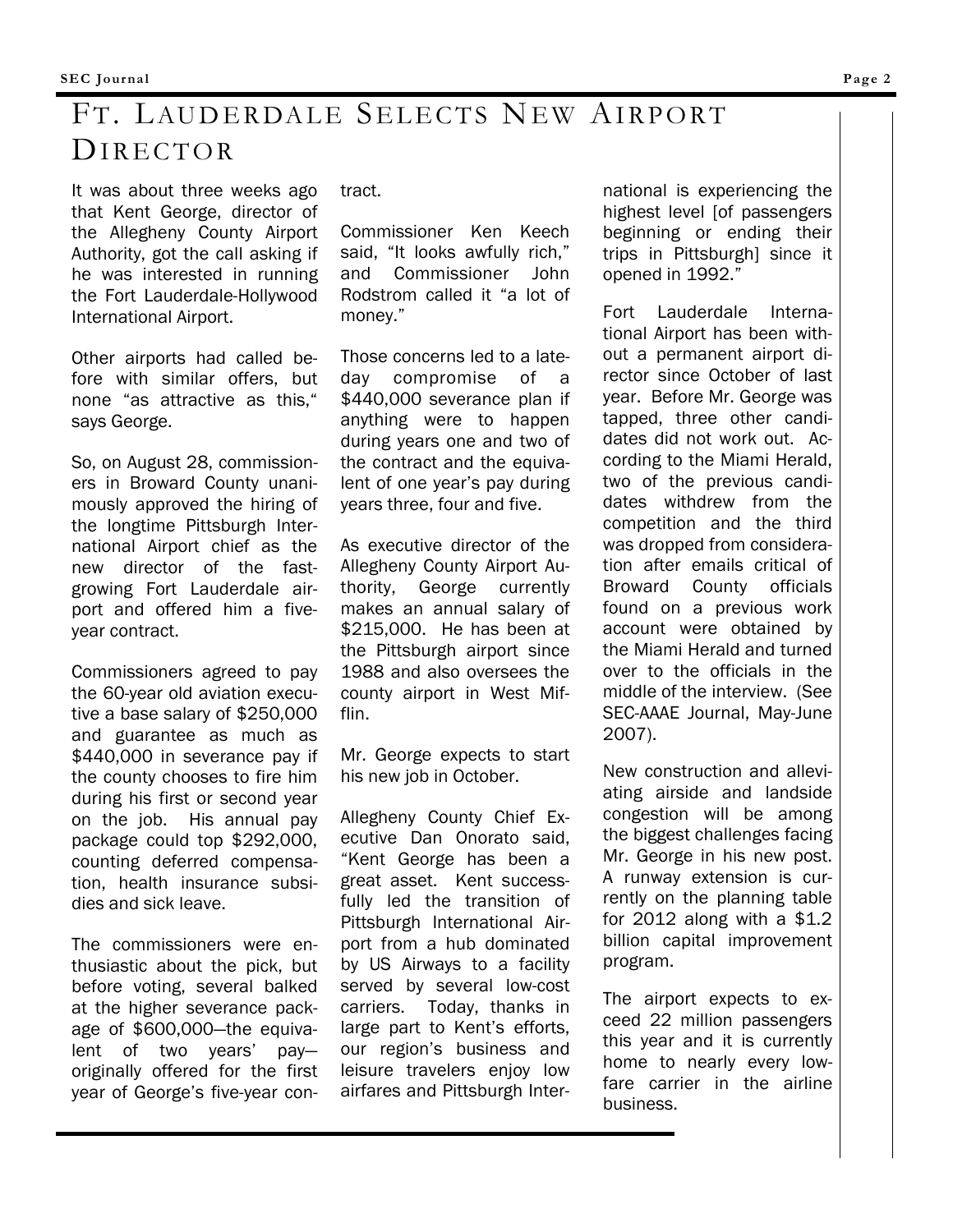# **Barbara Hutchinson Chosen to Run Charlottesville-Albemarle County Airport**

The Charlottesville-Albemarle County Airport Authority recently announced the promotion of long-time Southeast Chapter member Barbara Hutchinson to Executive Director. Hutchinson will serve as the Airport Authority's Chief Administrative Official, managing and directing the operations and affairs of the Airport Authority and the Charlottesville-Albemarle Airport. Ms. Hutchinson has been with the airport since 1985, having most recently served as its Director of Finance and Administration.

"Barbara has served as a key member of the Airport's management team and her promotion will ensure a smooth transition for the airport," said Kurt Goodwin, Airport Authority Board Chairman. "As the airport continues to grow and respond to challenges, we will require strong leadership and I am confident that we will receive this

from Barbara," said Mr. Goodwin.

Ms. Hutchinson graduated with a Bachelor of Science Degree from the College of William & Mary. She is a member of the American Association of Airport Executive and has received her Certified Member (C.M.) designation. She is also a past president of the Virginia Airport Operators Council. On the local level, Barbara has served as the previous Chair of the Board of the Central Virginia Chapter of the American Red Cross and in various board capacities for the Leadership Charlottesville Alumni Association, the Albemarle-Charlottesville Human Resource Association and Altrusa International of Charlottesville.

Hutchinson says she sees a strong future for the airport as it deals with the many rigors of

a small airport competing with larger facilities within driving distance.

Hutchinson says she plans to implement a frequent parker program where regular customers can park closer to the airport terminal, and she plans to make the Charlottesville facility one of the best customer service-oriented airports around. Her air service goals include direct flights to Boston and Chicago and she plans to promote the airport's accessibility to the local community.

Hutchinson is off to a good start considering that airport enplanements have increased 5.4 percent over the last fiscal year and the airport is currently serving over 183,000 passengers annually.

## **Asheville Airport Joins Growing Art Movement**

Most art galleries show eyecatching art in their windows to lure walk-ins. One of Asheville's newest and nicest galleries targets fly-ins.

And you don't need an airplane to visit the spiffy new space for art in the Asheville Regional Airport. The gallery is located in a high-profile area of the terminal's main lobby and it opened this summer to showcase ten regional artists in rotating exhibitions each quarter.

The debut exhibition features paintings, sculpture and crafts by advanced University of North Carolina-Asheville undergraduates. The gallery has been such a hit that airport officials are already making plans to expand art displays to other areas of the terminal building.

Asheville is joining a nationwide trend in artistic display. In the Carolinas, the arts get a spot and recognition at the Greenville-Spartanburg, SC; Charleston, SC; Raleigh-Durham, NC; and Charlotte, NC airports.